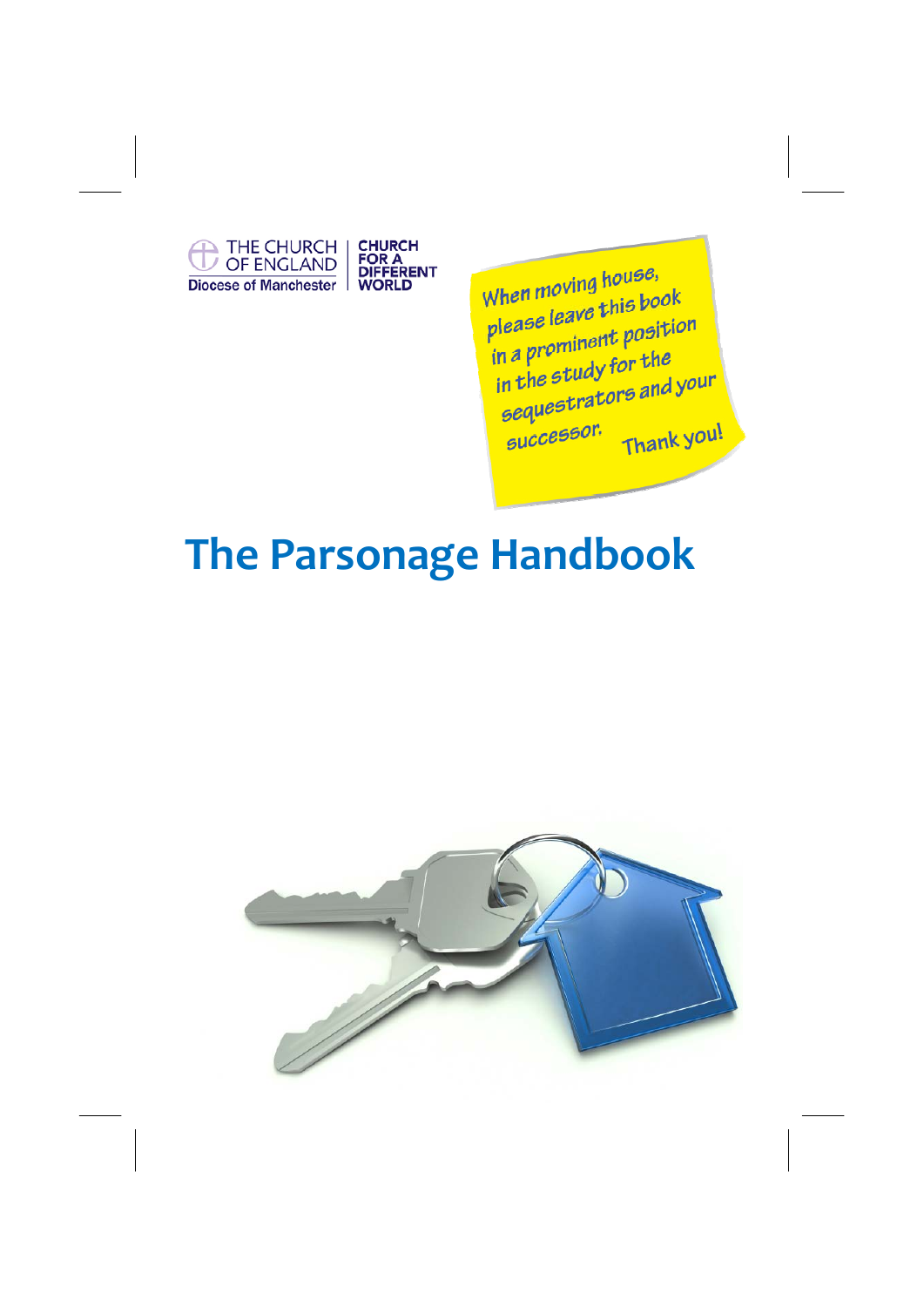| Introduction                              | 4  |
|-------------------------------------------|----|
| Some Legal Background                     | 5  |
| Occupation                                |    |
| Taxation                                  |    |
| Working in Partnership                    | 6  |
| with clergy                               |    |
| with parochial church councils            |    |
| with the Church Commissioners             |    |
| with patrons                              |    |
| Provision and Disposal of Clergy Houses   | 7  |
| <b>Insurance and Utilities</b>            | 8  |
| Security and Safety                       | 10 |
| Emergencies                               | 11 |
| Quinquennial and Vacancy Inspections      | 13 |
| <b>Interim Repairs and Maintenance</b>    | 14 |
| <b>Central Heating and Gas Appliances</b> | 15 |
| Interior Redecoration                     | 16 |
| <b>Kitchens and Bathrooms</b>             | 17 |
| Insulation                                | 18 |
| Care of the Garden                        | 19 |
| <b>TV Satellite Dishes</b>                | 20 |
| Improvements                              | 20 |
| <b>Neglect of Houses</b>                  | 20 |
| Vacancies                                 | 21 |
| Letting of Parsonage Houses               | 23 |
| <b>Emergency contact numbers</b>          | 24 |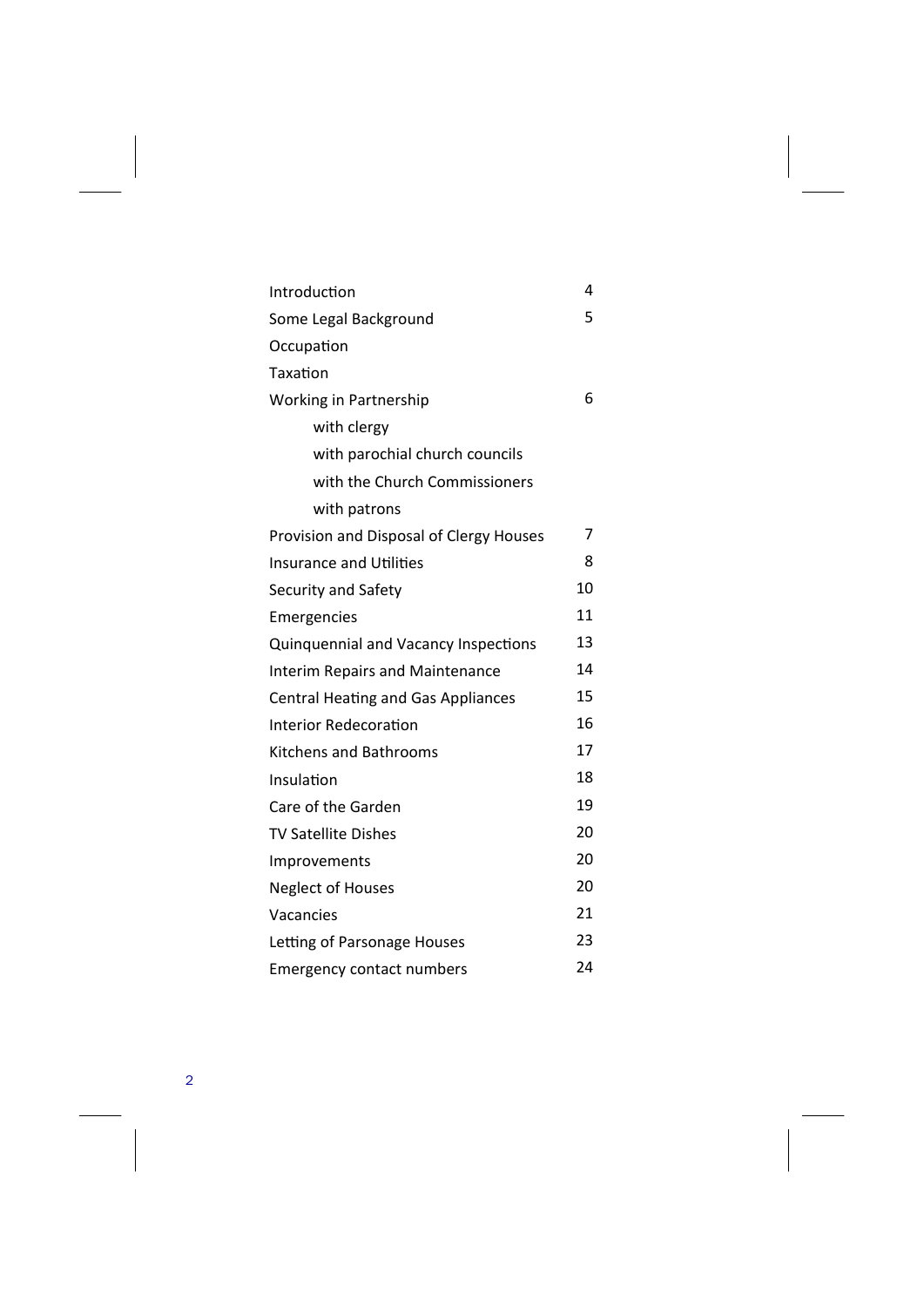### **Foreword**

**by the Chair of the Property Committee** 



Housing plays a vital part in the ministry of clergy and other office‐holders in our diocese.

The Property Committee and the Staff of the Property

Department will do all we can to ensure that those who occupy parsonage houses feel as secure and as comfortable as possible in their home, and know that an efficient service is on hand when things go wrong or help is required.

We have to do this, of course, within the constraints of the budget allocated to us by Diocesan Synod, and we are very conscious of the need to exercise good stewardship of this by prioritising the most essential work and getting the best value for money when it is carried out. We try to keep a close eye on whether our housing stock continues to meet the needs of mission and ministry.

Whilst it is a privilege and a valuable benefit to have accommodation provided as a home and a base for ministry, we realise that the experience of living in a 'tied house' is never the same as living in a property you own. There are limitations and there can be frustrations, and the committee and staff will do our best to take account of these as we carry out our responsibilities.

We are extremely grateful to our Property Department staff for their hard work and expertise, and our hope and prayer is that everyone involved in the care of parsonage houses will work together happily and effectively for the sake of God's Kingdom.

> David Bailey Archdeacon of Bolton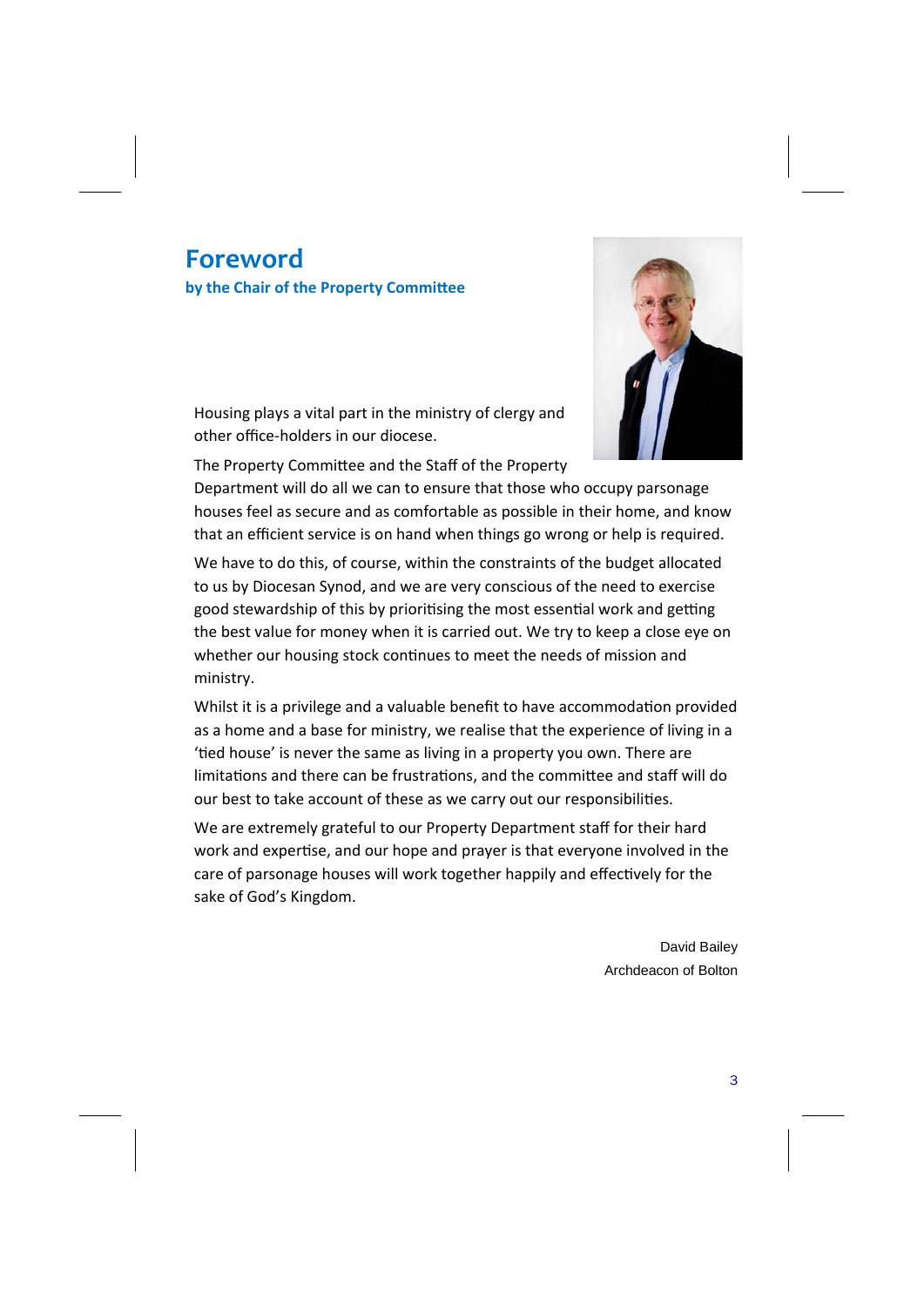### **Introduction**

This updated guide is to inform clergy (and some other office‐holders) and their families, as well as churchwardens, parochial church councils and architects, about arrangements for occupying and caring for parsonages in the Diocese of Manchester.

As well as explaining the legal position and the responsibilities of the occupant in respect of the parsonage house, it offers practical information and advice.

**In any matter relating to parsonage houses, the first point of contact is the Diocesan Surveyor: Church House, 90 Deansgate, Manchester M3 2GH DarrenBamford@manchester.anglican.org Telephone 0161 828 1400**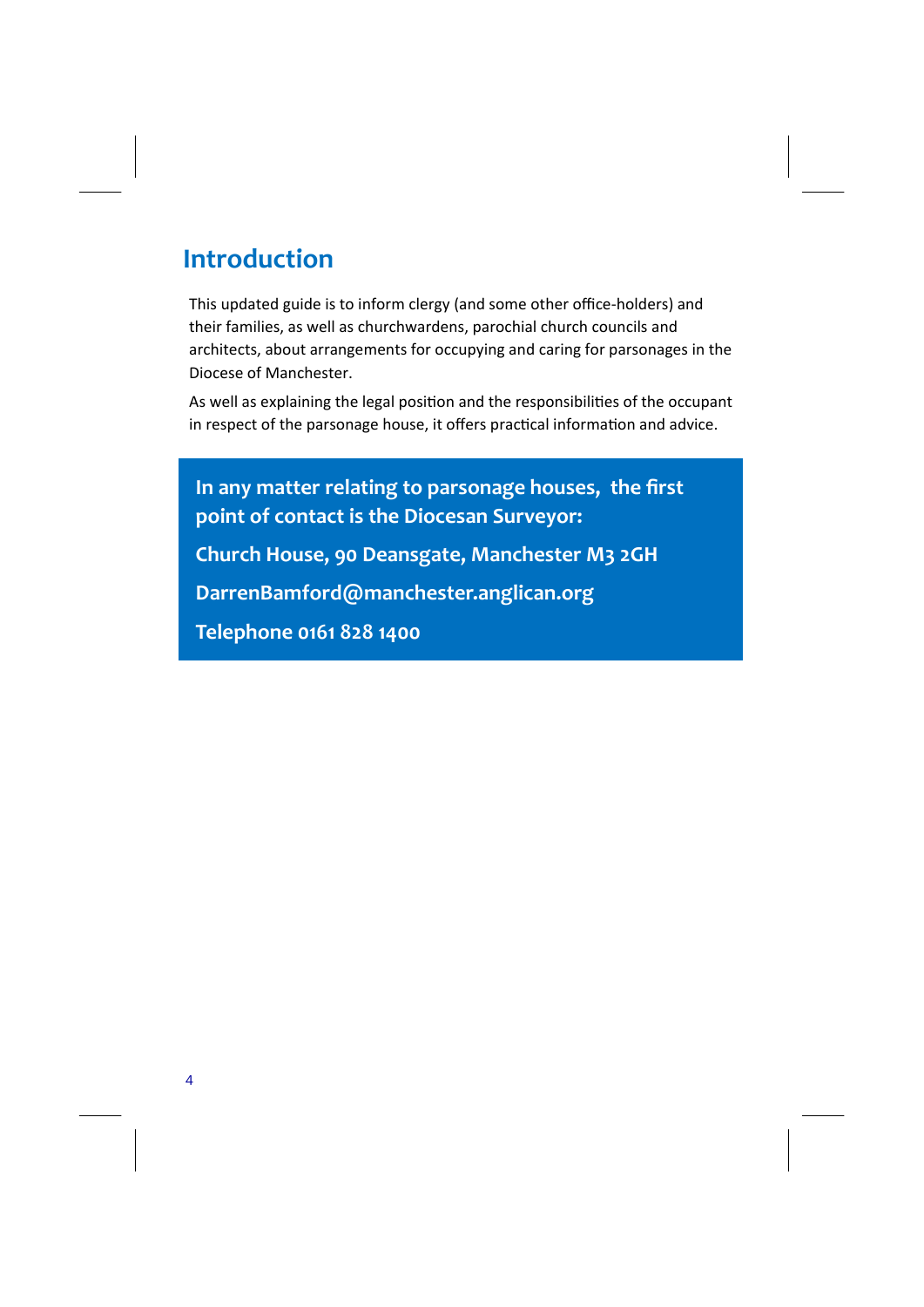### **Some Legal Background**

The responsibilities of the Property Committee are governed by the Parsonages Measure 1938 and 1974, the Repair of Benefice Buildings Measure 1972, the Church of England (Miscellaneous Provisions) Measure 2005, the Endowments and Glebe Measure 1976, and the Ecclesiastical Offices (Terms of Service) Measure & Regulations 2009.

Under the Manchester Diocesan Scheme, the Diocesan Board of Finance is the Parsonages Board and the Board's functions are delegated to the Property Committee. The Committee is also responsible for other properties owned by the Diocesan Board of Finance which are not subject to the above legislation.

#### **Occupying the house**

- Clergy occupy their houses as 'representative occupiers'
- $\bullet$  Their responsibilities are those of reasonable tenants
- The 'Repair of Benefice Buildings Measure 1972' lays down the diocesan responsibility to be equivalent to that of a landlord under the Rent Acts
- $\bullet$  The Diocese is responsible for structural repairs and exterior decorations
- ◆ The occupant is responsible for non-structural repairs, internal decoration and maintenance of the garden

### **TaxaƟon**

The Chief Accountant of the Church Commissioners advises clergy:‐

If you are living in tied accommodation (e.g. a vicarage) you will not be taxed on your use of the house as you will continue to be a representative occupier. However, you will become subject to a tax on services provided at the house. Examples are:

- 1. Payments otherwise made tax free in respect of heating, lighting and cleaning.
- 2. Internal repairs that are not structural and internal decorations of your house, that are paid for by the Church, but would have been your responsibility had you been renting a house.

If you require clarification of any of the above, please contact the Head of Finance at the Diocesan Office.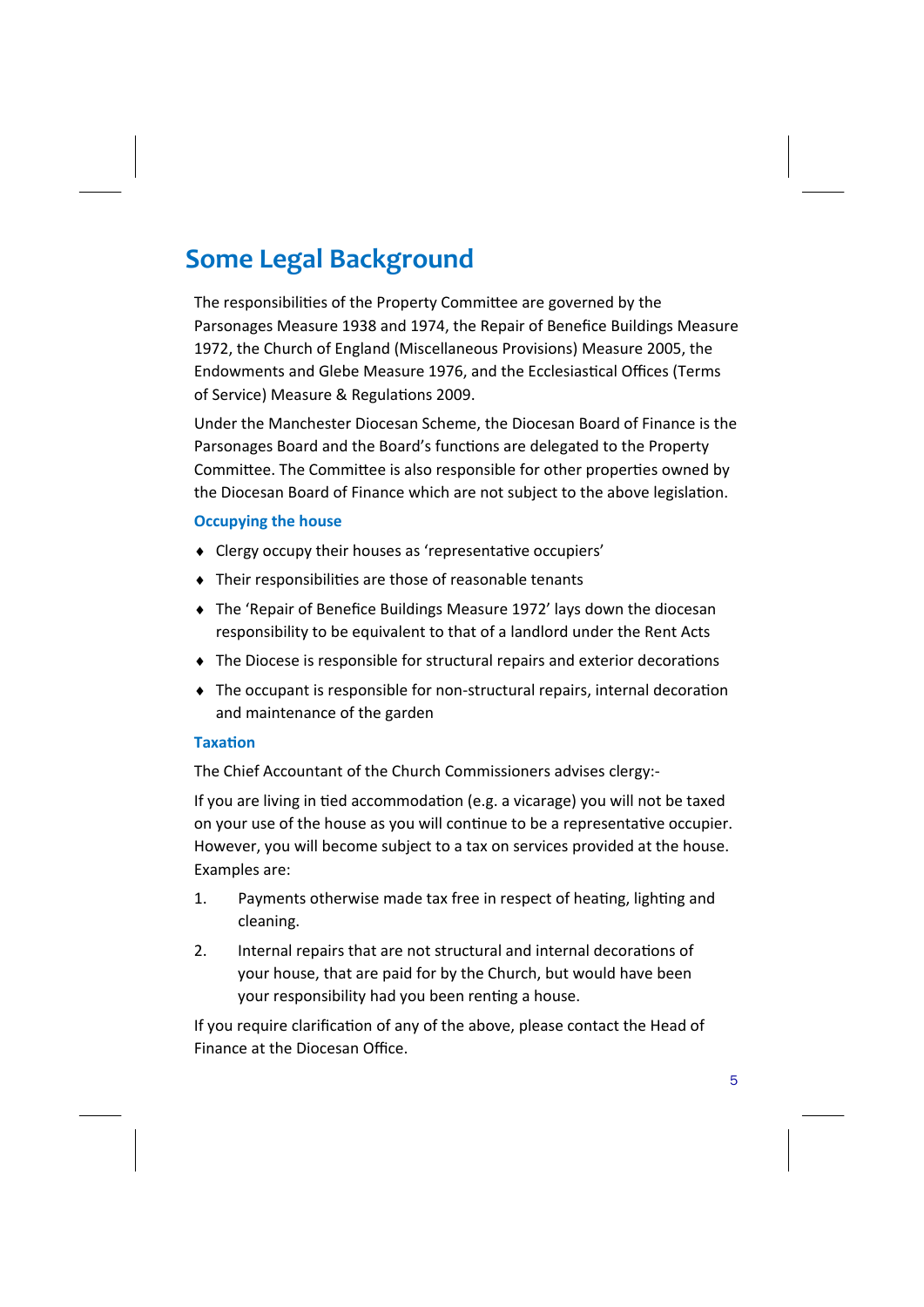### **Working in Partnership**

The Property Committee works in partnership with various interested parties

#### **with clergy (and other office‐holders)**

The Property Committee has responsibility to make the best use of Diocesan funds to maintain clergy houses, and this can only be achieved with the cooperation of occupants. Though most clergy occupy the house by virtue of their office, they and their families are, in fact, 'custodians' of the house for themselves and future occupants.

They are required to take reasonable care of their homes, keeping them clean and in good decorative order. They have a responsibility under the Repair of Benefice Buildings Measure 1972 for routine maintenance, such as the clearing of gutters, sweeping chimneys, internal decoration, and small household repairs. The garden should be kept in reasonable condition with grass cut and paths cleared of moss and weeds

**Clergy should contact the Diocesan property office if problems arise with their houses or if there are factors that they think should be brought to the attention of the Committee.**

#### **with Parochial Church Councils**

Parochial Church Councils are asked to support their clergy in the care of the house. Help with small or routine jobs can be extremely valuable. During a vacancy, there will be a special responsibility to look after the house, and churchwardens, as sequestrators, will usually be expected to hold the keys. (see 'Vacancies' page 21). Advice and observations about housing from the Parochial Church Council are always welcome.

In the case of non‐parochial appointments, the Diocese normally takes on the same responsibilities as a Parochial Church Council.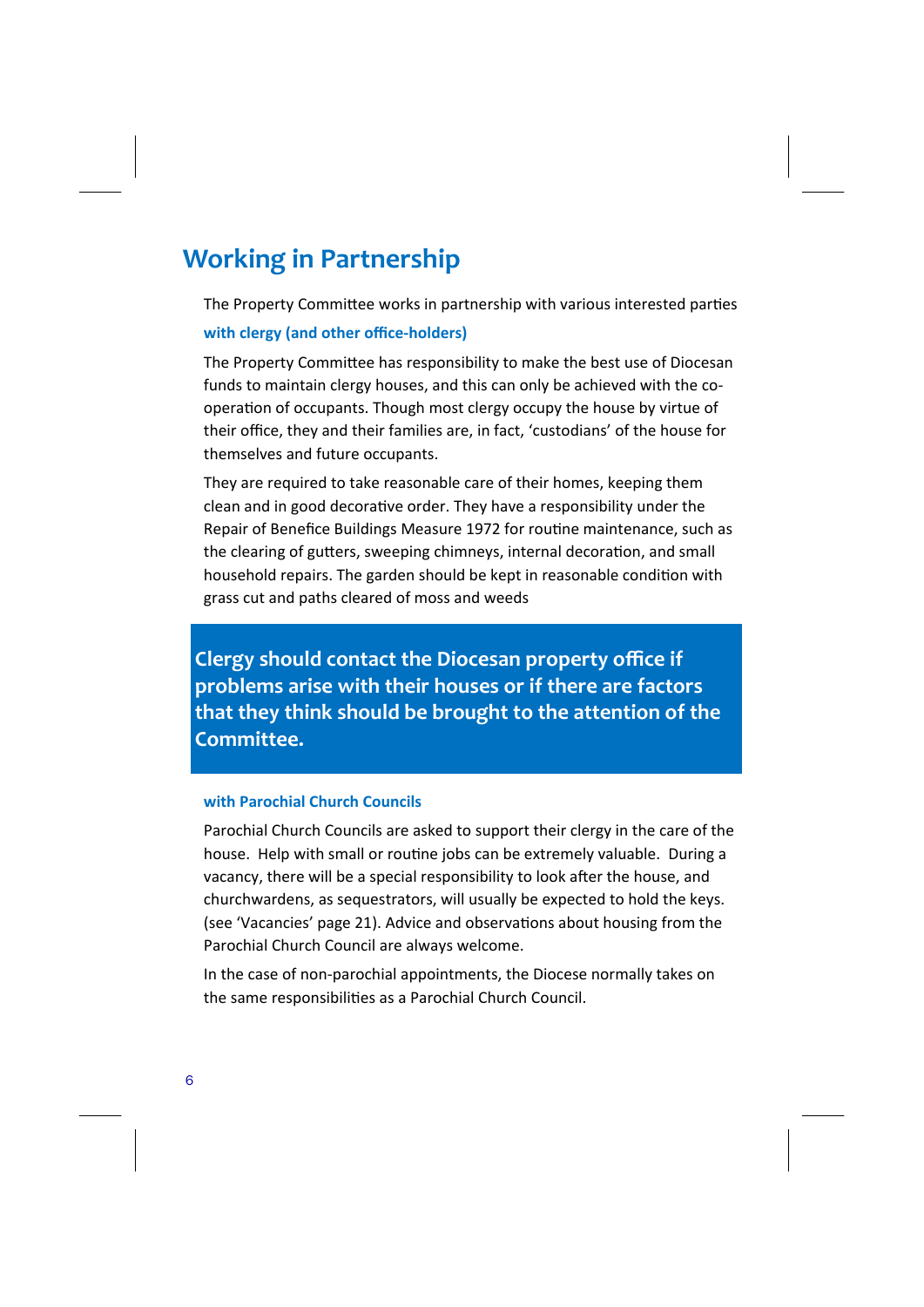#### **with the Church Commissioners**

The Commissioners agreement is sometimes required prior to the purchase, building or sale of parsonage houses. They also offer advice and guidance on a variety of housing topics.

#### **with Patrons**

The Patron is consulted about proposals to buy, build, improve or sell a parsonage house and/or its grounds, or the provision of an alternative site.

### **Provision and Disposal of Clergy Houses**

The Property Committee has, within the limits of available finance, a responsibility to consider the replacement of unsuitable houses and to provide houses to meet new pastoral needs. The Committee, acting on behalf of incumbents, serves notice on the Parochial Church Council and the Patron and obtains, if necessary, the approval of the Church Commissioners for such proposals.

When it builds new houses, the Committee endeavours to meet the Church Commissioners' suggested standards in their publication "Parsonages - A Design Guide", known widely as the "Green Guide", but this is conditioned to some extent by funds available and variations agreed by the Committee.

Full information on the current suggested standard for parsonage houses in the Diocese of Manchester is available from the Diocesan Surveyor.

The cost of new houses (whether built or purchased) is met from the Diocesan Pastoral Account. The funding of any project is subject to the approval of the Diocesan Board of Finance.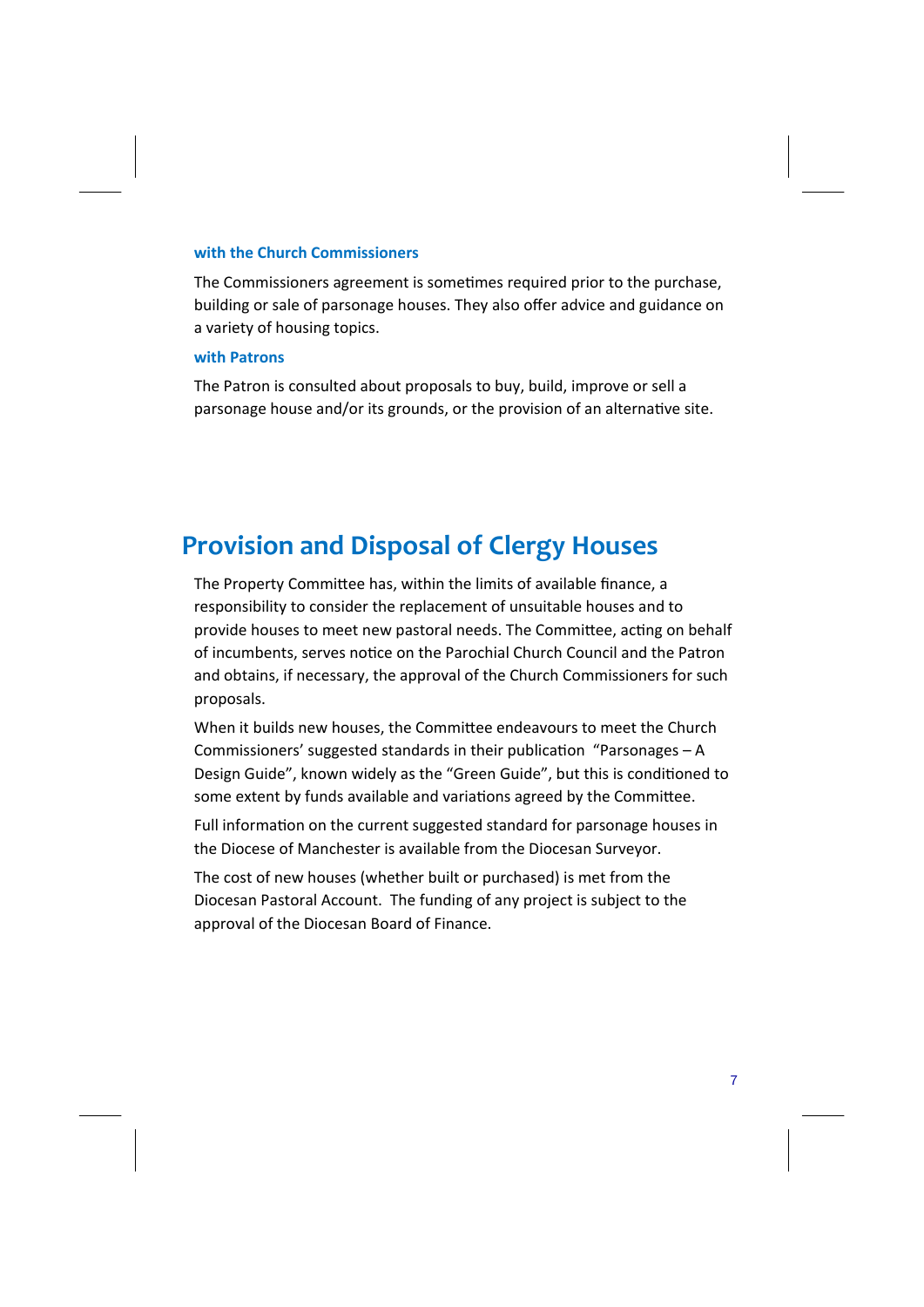### **Insurance and Utilities**

#### I**nsurance**

All parsonages for which the Property Committee has responsibility are insured under a comprehensive policy.

If the house suffers damage from theft, vandalism, storm or accident, then the Property Department should be notified as soon as possible. It is a condition of the insurance that if the damage was malicious the local police are to be informed.

Depending on the nature of the damage it may be necessary to carry out emergency repairs. Where possible, the Property Department should be contacted first.

In order to consider an insurance claim, the Insurers will require a clearly itemised written estimate, a brief description of how the damage occurred, the date of the occurrence, and, if appropriate, the name of the police station contacted. These details should be forwarded to the Diocesan Surveyor.

All insurance claims against the block policy must be made through the Property Department. All successful claims against the block policy are subject to an excess charge. For claims resulting from accidental damage the excess charge must be borne locally. Please note that claims for the loss or theft of house keys and the subsequent replacement of locks are to be made on the individual's household policies and not on the building insurance.

If other work is being carried out at the same time as insurance work, then care must be taken to obtain separate itemised estimates and accounts.

The Property Committee only insures the house, and not the contents. Occupants must make their own arrangements for the contents of the house.

It should be noted that on a house expected to be vacant for more than thirty days, the insurance cover will be reduced.

It is a requirement of our policy that during vacancies the house must be checked daily for damage and security.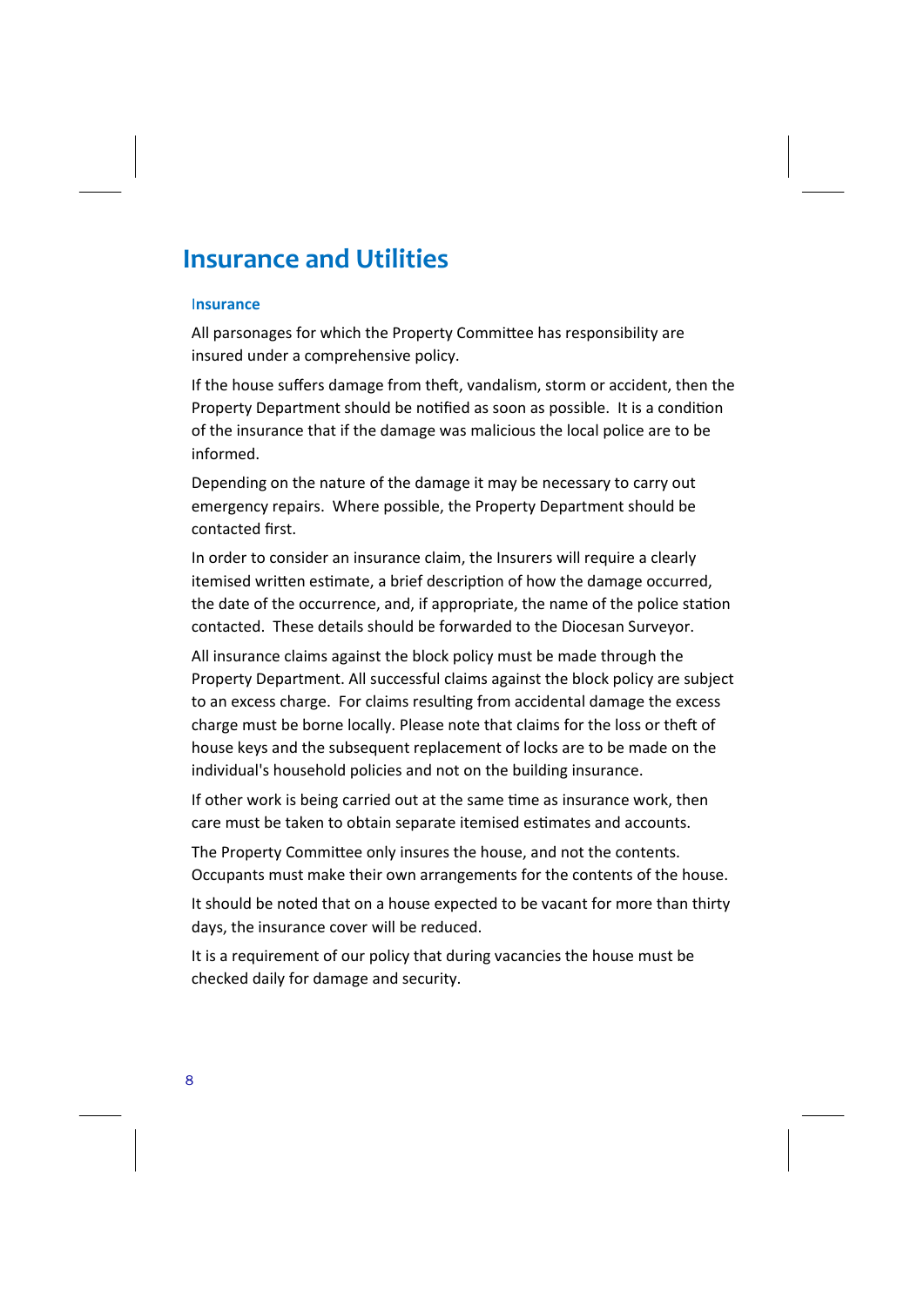#### **Water Charges**

The payment of these is the responsibility of the Parochial Church Council. Water Rates are not chargeable on empty houses. During a vacancy, the sequestrators should inform United Utilities and arrange a rebate if necessary.

#### **Telephone**

The Diocese will provide a telephone connection to the house. At the time of the initial installation telephone socket points will be fitted as follows: one in the study, one elsewhere on the ground floor and a third one at the discretion of the occupant.

Rental and other charges are the responsibility of the Parochial Church Council and/or the incumbent, together with costs of installation of any additional telephone equipment and broadband internet.

During a vacancy, the Parochial Church Council pays the telephone account until a new appointment is made. This can be refunded via the sequestration account.

If possible the Parochial Church Council should take the telephone in its own name, thus avoiding difficulties at vacancies. The occupant's name should, however, be inserted in the Directory.

#### **Gas and Electricity**

The cost of these is the responsibility of the occupant, who should look carefully at the various tariffs and discounts on offer from energy providers.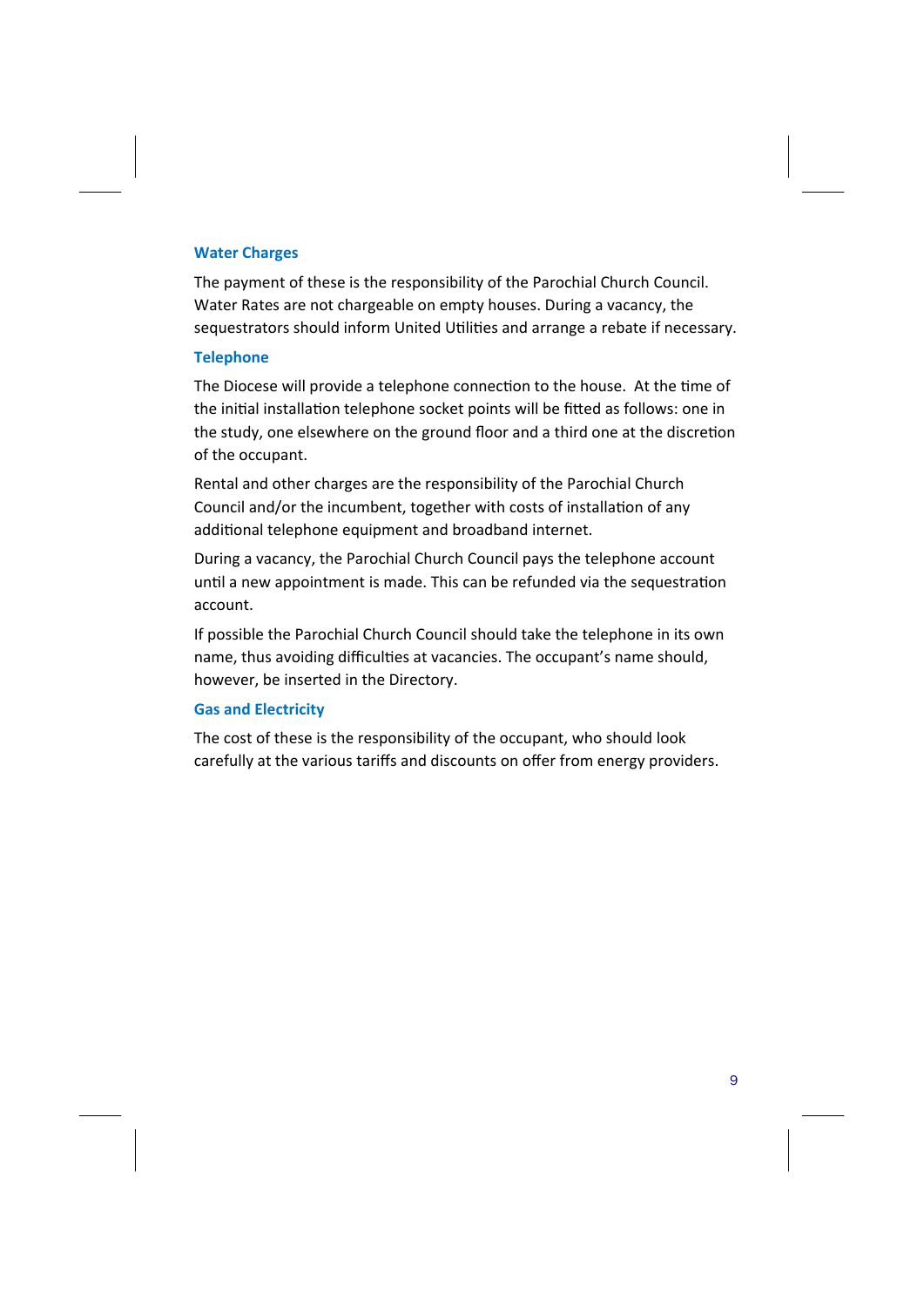### **Security and Safety**

#### **Security**

The Property Committee will ensure that parsonages are made secure to a reasonable standard.

Basic security measures that we would expect to provide in all houses are:

- window locks to ground floor windows
- ◆ five lever mortice locks to entrance doors
- $\bullet$  external security lights with motion sensors
- an intruder alarm system with: movement detector to ground floor rooms and first floor landing; key fob operation with a panic button

Additional security measures will be considered in particular circumstances, e.g. in areas of high risk or where repeated incidents have occurred .

Where an alarm system is fitted the Diocese is not responsible for its maintenance. It is recommended that parishes take out a maintenance agreement with an NSI registered company.

If you have concerns about Parsonage security, please contact the Diocesan Surveyor.

#### **Smoke Detectors**

Occupants are strongly advised to fit smoke detectors in their houses and check them regularly.

### **Health and Safety at Work**

All contractors working for the Parsonages Board do so within the current Health and Safety at Work Regulations. Occupants are asked to take extra care of themselves, their children and their pets, when contractors are present in the house.

The Diocesan Surveyor should be contacted for advice on any Health and Safety at Work matters.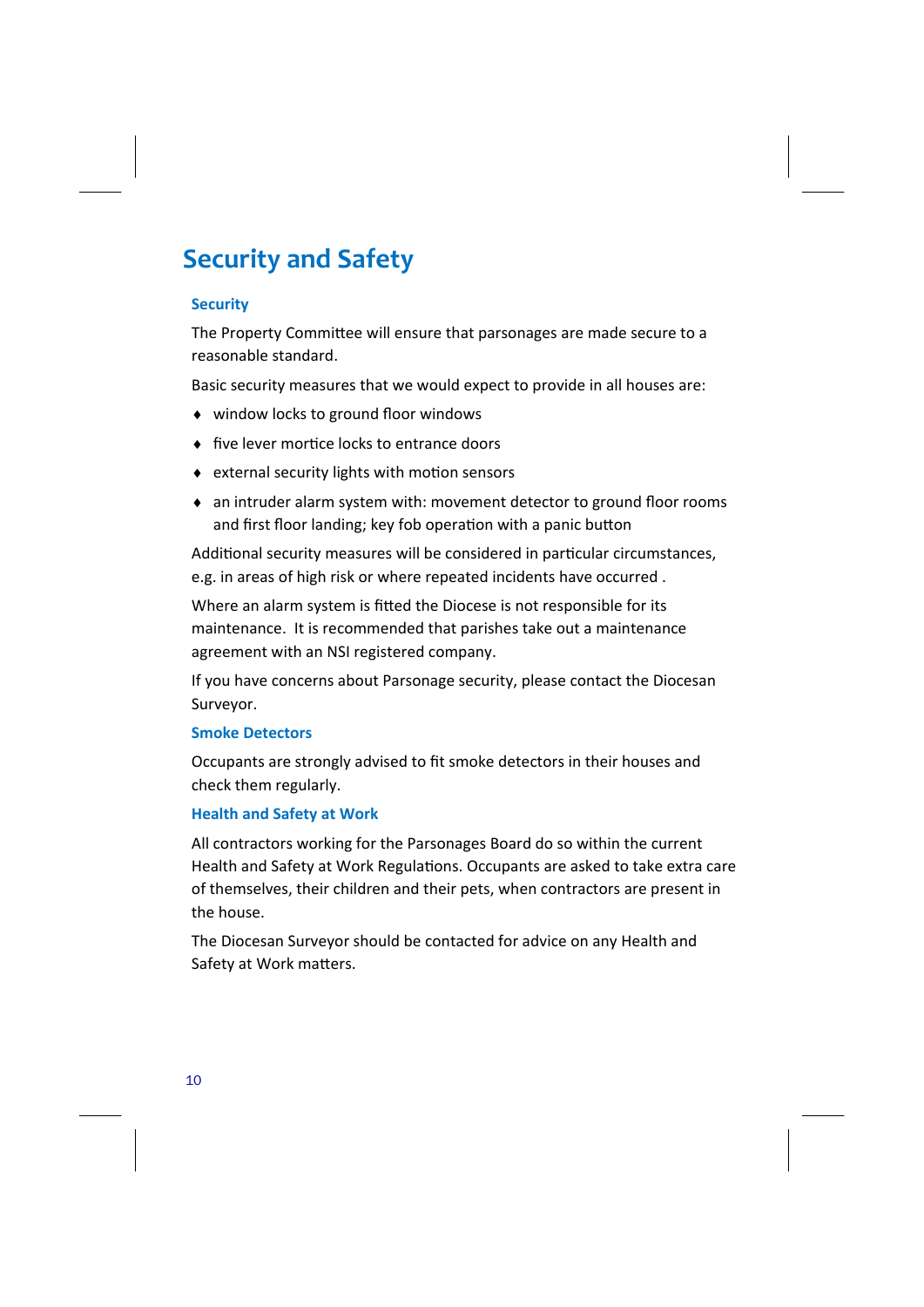### **Emergencies**

#### **Emergencies**

If an emergency occurs during normal working hours it should be reported to the Property Department who will organise the appropriate response.



In circumstances that require urgent attention out of office hours the Diocese provides emergency call‐out services.

Before contacting an emergency call-out provider, please bear in mind that they will charge the Diocese at 'out of hours' rates, which can be very expensive. Please consider whether the matter could wait until instructions can be given during office hours by the Property Department Staff.

### **Inappropriate use of emergency call‐our services may be charged to the occupant.**

An up to date list of emergency call‐out numbers can be found on the diocesan website: **www.manchester.anglican.org/resources‐for‐ministers/ emergency‐clergy**

Where possible this should be checked before relying on the numbers on the back of this booklet, which may be changed from time to time.

Listed below are various emergency situations and basic advice for dealing with them. An up to date list of emergency call-out numbers can be found on the diocesan website: **www.manchester.anglican.org/resources‐for‐ ministers/emergency‐clergy** Where possible this should be checked before relying on the numbers on the back of this booklet, which may be changed from time to time.

#### **Break‐ins**

inform the police and obtain a crime number. The police usually have contractors who will board up properties as necessary.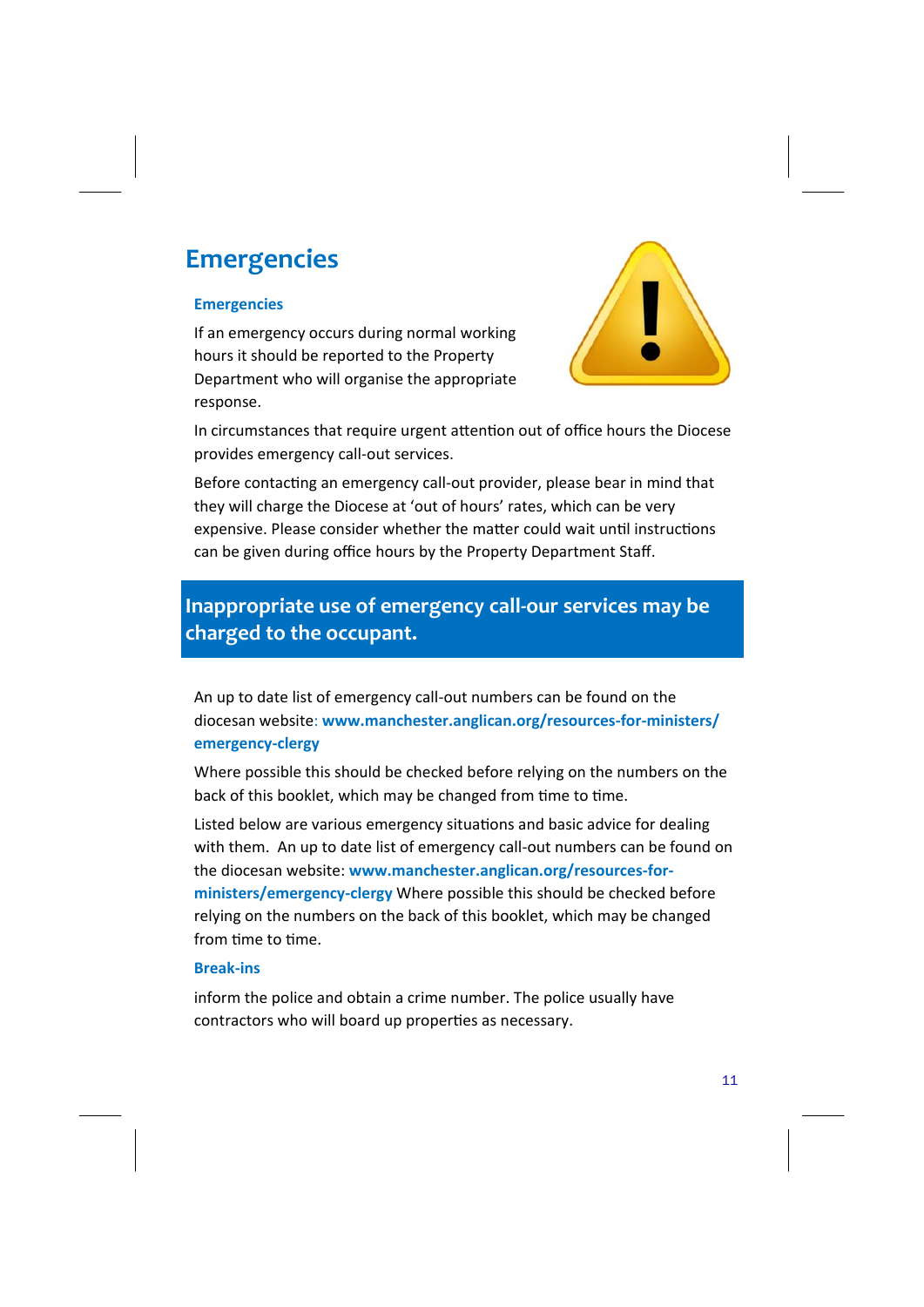#### **Gas leaks**

inform United Utilities Gas Leak Line.

#### **Boilers and central heating**

Telephone the contractor responsible for the annual gas maintenance visit. If they are unavailable telephone the diocesan emergency call out number.



#### **Burst pipes and plumbing**

ensure that the water is turned off at the stop tap, contact the diocesan emergency call out number.

#### **Electrical failure**

if the circuit breaker (RCD) trips and fails to re‐set on the power circuits to the household plug sockets the following action should be taken

- ◆ unplug all domestic items and re-set the switch.
- If it fails to re‐set and it is considered an emergency contact the diocesan emergency call out number.
- ◆ If it re-sets, plug in individual items until the circuit fails, this would indicate a faulty appliance.

#### **Intruder alarm malfunction**

call out the relevant alarm maintenance company.

#### **Broken windows**

contact the diocesan emergency call out number.

#### **Storm damage to property or trees**

Call the diocesan emergency call out number. If other properties are damaged or passing traffic or pedestrians are in danger, inform the police.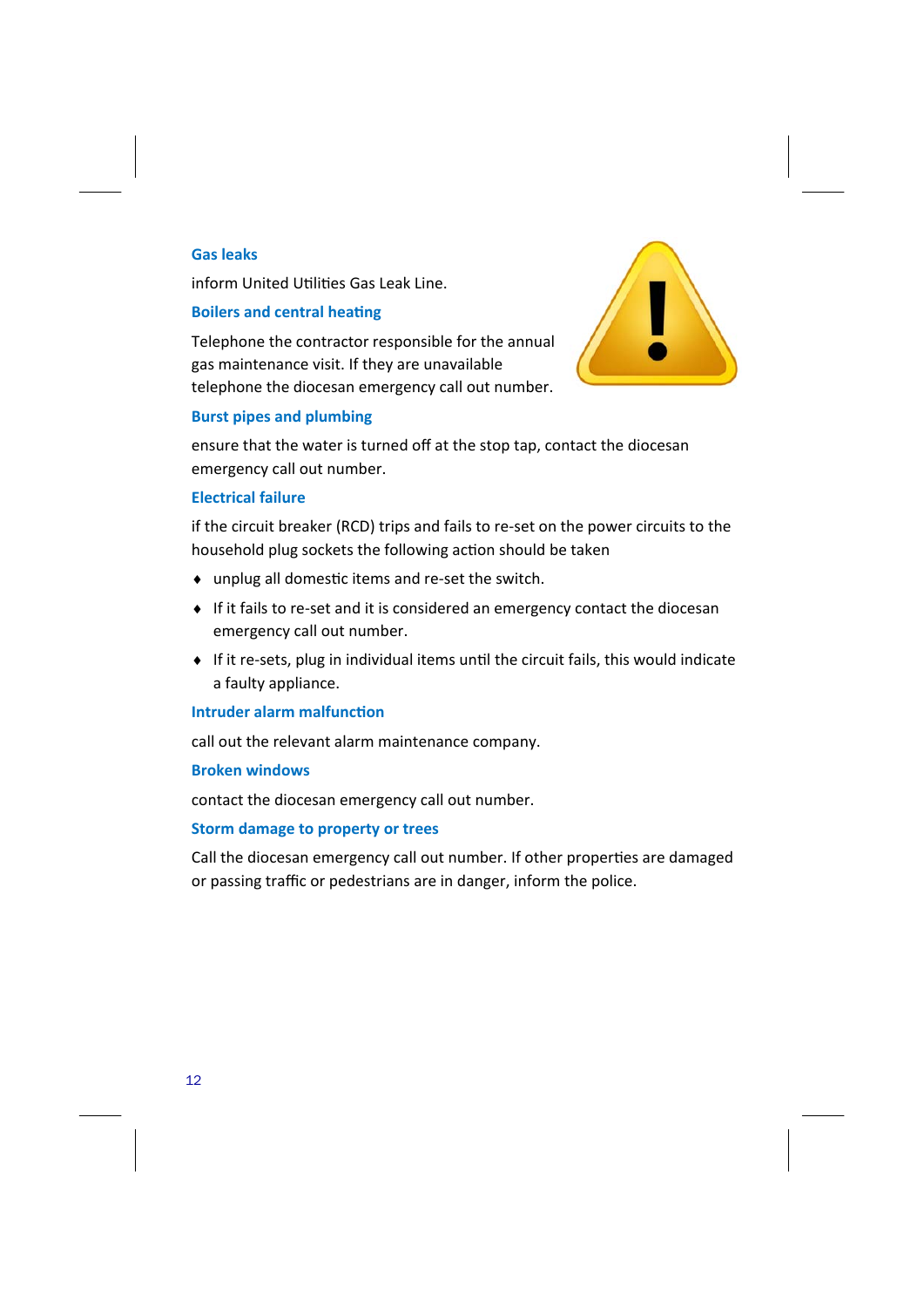### **Quinquennial and Vacancy Inspections**

Houses are inspected every five years and when a vacancy is to be filled. A copy of the report is forwarded to the occupant or Sequestrators and a summary report to the Property Committee.

The Property Committee reserves the right to delay or bring forward a Quinquennial Inspection. Houses that are considered unsuitable and on the current list for replacement will not normally qualify for any improvement works.

Clergy are asked to share the contents of the Quinquennial Inspection report with the Parochial Church Council. Comments are invited on the report, specification and any improvements that might be considered. If no comments are received in writing within four weeks, the Property Department will put the work in hand.

The Buildings Officer will try to make a supervisory visit to the site while work is in progress. Problems or concerns should be reported to him to allow him to relay these to the contractors.

The Buildings Officer has been instructed that when Quinquennial/vacancy works are completed he should, wherever possible, inspect them in the presence of the occupant and the contractor. The responsibility remains with the Buildings Officer to ensure that the schedule of works is completed satisfactorily. The occupant can, however, point out to the Buildings Officer areas of work felt to be sub‐standard or incomplete.

In cases of dispute, the Diocesan Surveyor will carry out an inspection of the disputed work and make a decision. If this is not conclusive the Diocesan Surveyor will ask members of the Property Committee to visit and come to a decision..

A contractor's performance report will be issued to the occupant for completion and returning to the Property Department. This will assist the Property Committee in monitoring the work of the contractors etc.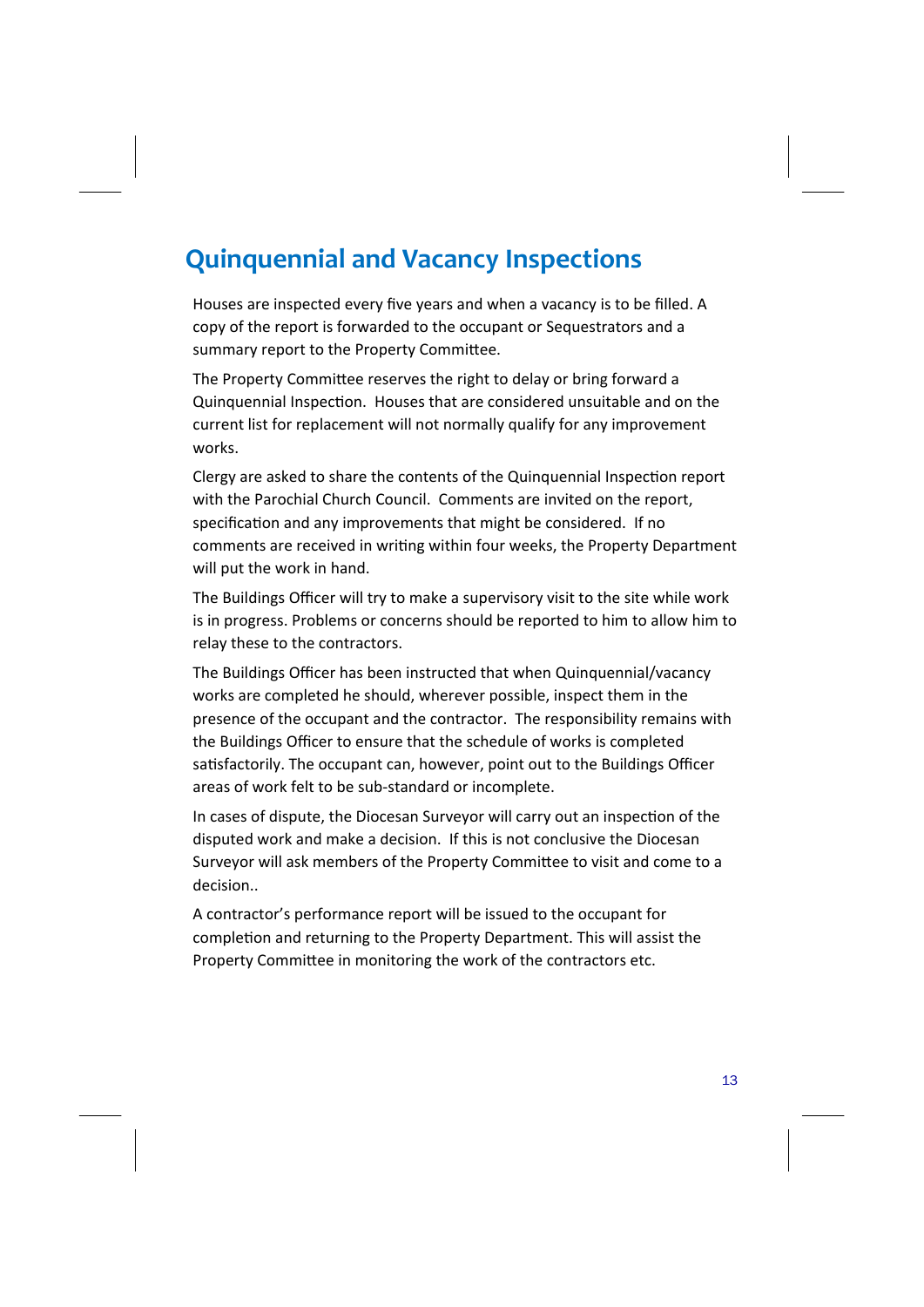### **Interim Repairs and Maintenance**

Clergy have an ongoing responsibility to look after the house, and to keep it in good order between Quinquennial inspections. Gutters, downspouts and drains should be kept clear and running freely and small jobs (e.g. changing tap washers etc.) should be undertaken or arranged on a DIY basis.

If it is necessary to use a ladder to gain access for repairs (e.g. cleaning gutters or similar), occupants should give careful regard to their own safety and should not lean ladders against plastic guttering.

If it is thought necessary for repairs to be carried out professionally, please contact the Property Department. If such work is likely to assume significant proportions the Buildings Officer will visit and if necessary make a report for the Property Committee's consideration. If damage occurs maliciously, accidentally or by storm then it may be possible to make an insurance claim. The procedure for this is set out on page 8.

### **Non‐urgent expenditure should not be incurred without the Committee's prior approval.**

#### **PVCu Doors and Glazing**

These fittings, while offering various advantages over softwood, do require a degree of care in their maintenance. PVCu windows and doors do not rot, warp or lose their colour in normal use. They can, however, be permanently damaged by carelessness and by using unsuitable cleaning materials.

Do not stand ladders directly against a PVCu windowsill. Do not use a blowtorch or any other very hot appliance near to the window. The glazed areas should be cleaned as normal glass. The PVCu section should be cleaned with a non-abrasive liquid cleaner. Do not clean with scouring powder, wire wool or bleach.

Windows or doors must not be painted, nor should curtain fittings be fitted directly to the window frame.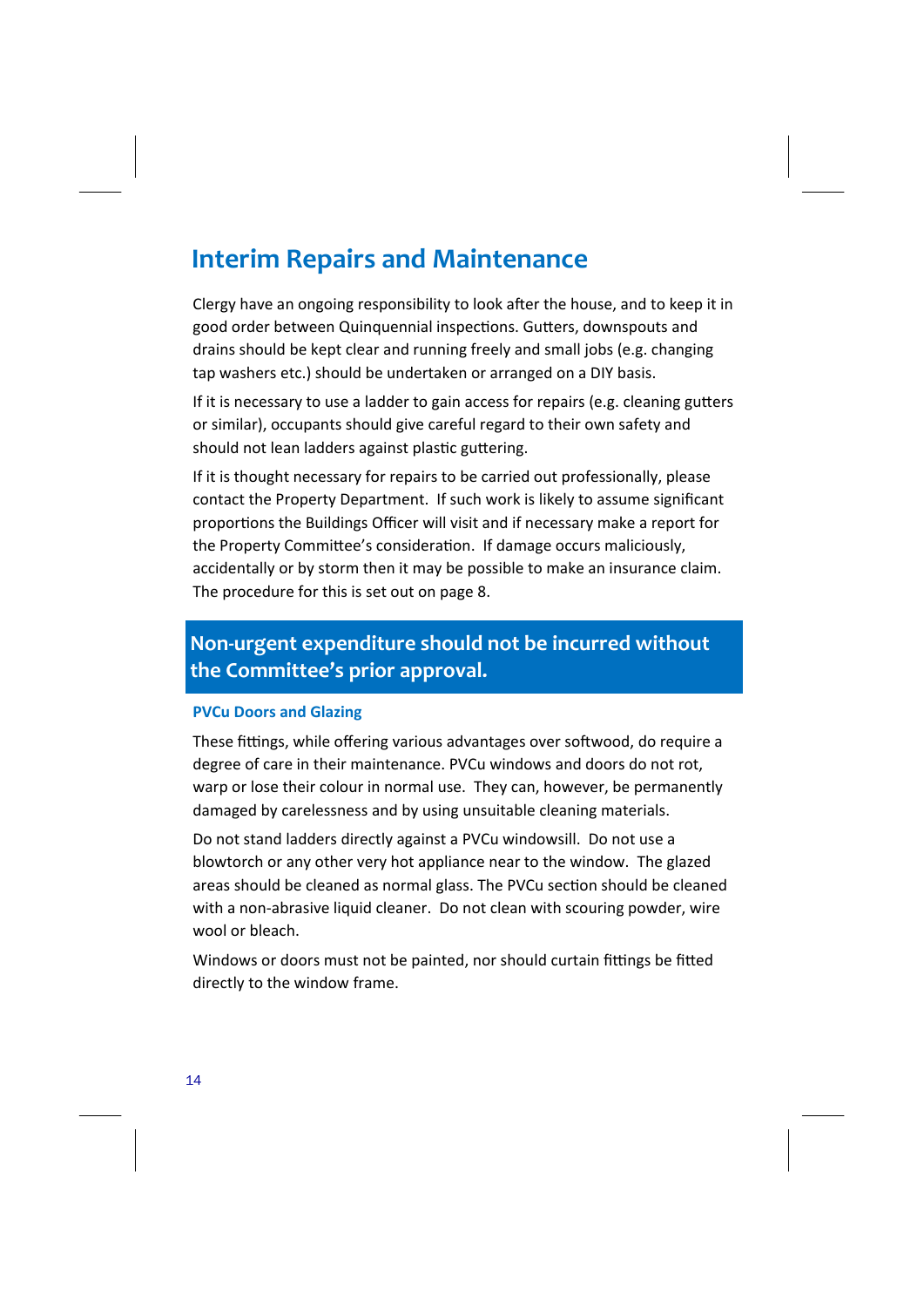### **Central Heating and Gas Appliances**

Gas and oil fired central heating boilers and gas fires in parsonage houses are serviced annually at the expense of the Diocese. Under the terms of the service agreement, if there is a problem with the central heating or gas fires the first call should be to the maintenance contractor allocated to the parsonage. A Landlord's Gas Safety Certificate will be issued by the contractor after the annual maintenance visit.

If there are any queries in respect of maintenance contracts, please contact the Property Department.

**Any work undertaken by other contractors on central heating systems or gas fires without the prior approval of the Diocesan Surveyor must be paid for locally.**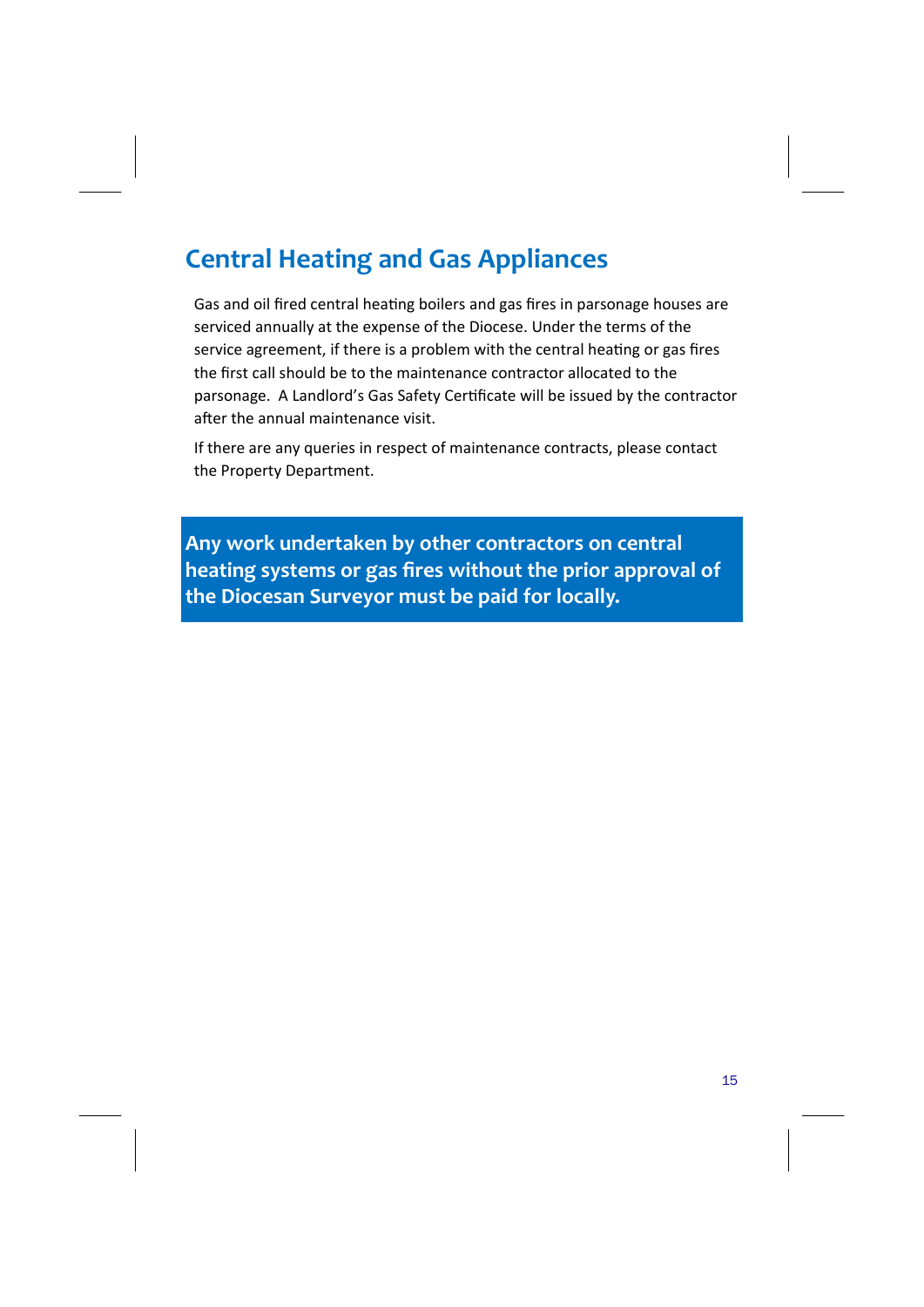### **Interior Decoration**

In general, Interior decoration is the responsibility of the occupant, but please note the following points

Any redecoration needed as a direct consequence of authorised works will be undertaken by the Property Committee as an integral part of the work. Redecoration will be to a basic standard, unless the occupants provide their own wallpaper or other materials.

If redecoration is required as a direct consequence of an insured event then the Property Department should be consulted so that the possibility of meeting the cost of remedial redecoration through an insurance claim can be investigated.

The Property Committee wishes to encourage clergy to keep their houses reasonably decorated and to this end provides a decoration grant. For details of current rates, please contact the Diocesan Surveyor.

The Property Committee has no wish to dictate internal colour schemes, nor has the power to do so, but it does request that strong colours on woodwork and painted walls be avoided. These colours are expensive to cover over and the cost of doing so is not the Committee's responsibility.

Failure to keep the house in reasonable decorative order may be considered to be neglect (see p. 20)

#### **CondensaƟon**

Modern properties suffer from problems due to condensation. Water running down the inside of the windows is obvious evidence of this, but it has less visible effects as well. Condensation can result in damage to decorations, mould growth on walls, rotting timber work and mould in clothes. More often than not it is not caused by structural faults, but through incorrect heating and ventilation.

Ventilation is vital and does not automatically cause heat loss. Comfort is a balance between humidity and temperature.

When double glazing is provided, the Property Committee recommends that permanent ventilation is included. Extractor fans are provided in kitchens and bathrooms and should be used.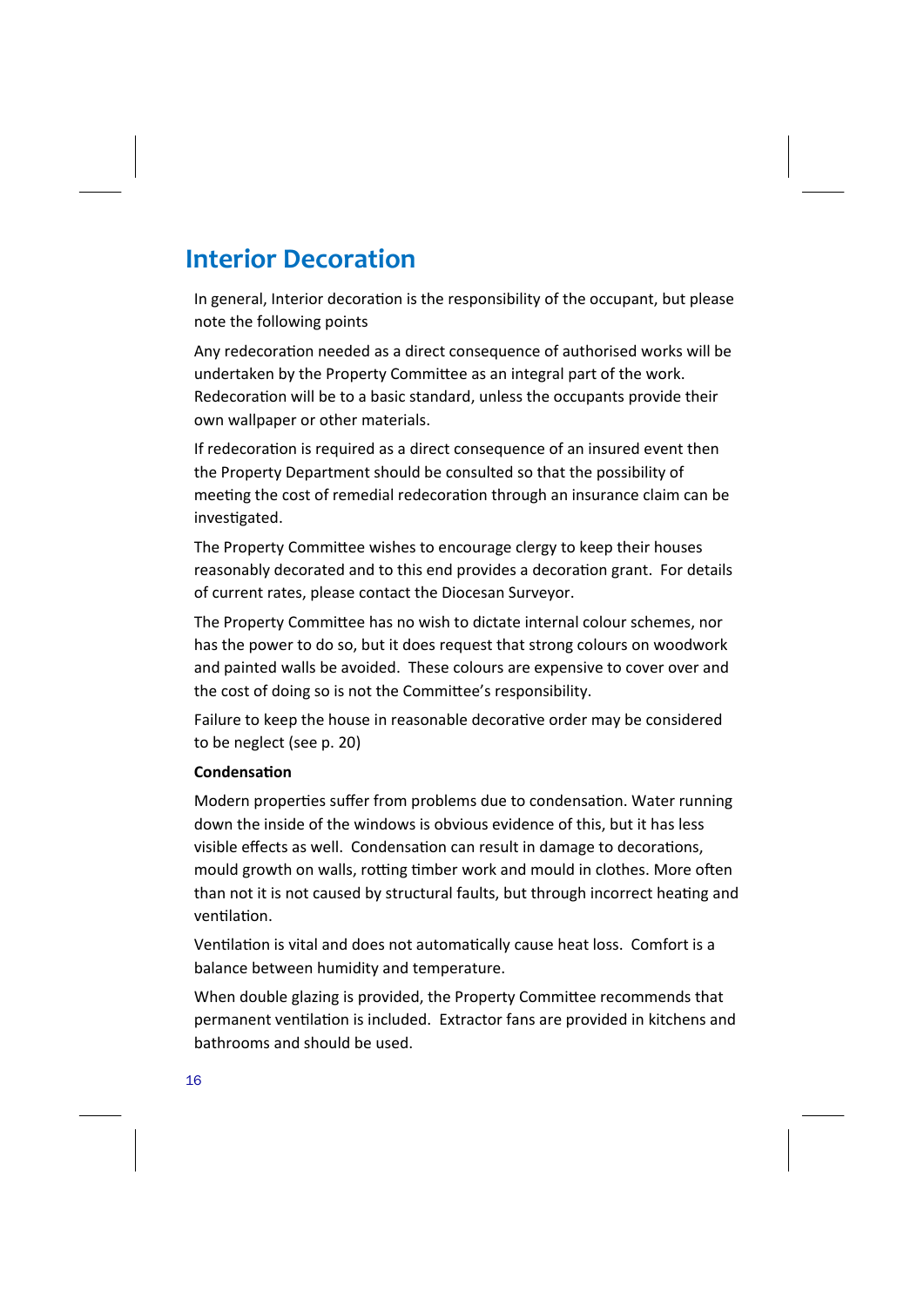Condensation damage can be very expensive to rectify and the Property Committee could view such damage as neglect on the part of the occupant (see p.20)

### **Kitchens and Bathrooms**

When refurbishing a kitchen or bathroom the Committee will invite the occupants to choose fittings and design elements from within a standard range. The Diocesan Surveyor can give details of these. Bathroom tiles and sanitary ware will be white.

The provision of a cooker is the responsibility of the incumbent. A cooker grant is available and details can be obtained from the Diocesan Surveyor.

The Diocese will provide connections for automatic washing machines and dishwashers. Tumble dryers (except condensing dryers) need to be vented to open air. Owners should supply the venting kit and the Diocese will cut the relevant aperture for fitting.

Modern baths and shower trays are usually manufactured from acrylic (a type of plastic). This material is very durable and colourfast. However, the high gloss finish to the bath can be permanently damaged by carelessness or by using unsuitable cleaning materials. Do not use scouring powder, wire wool or bleach agents to clean bathroom fittings.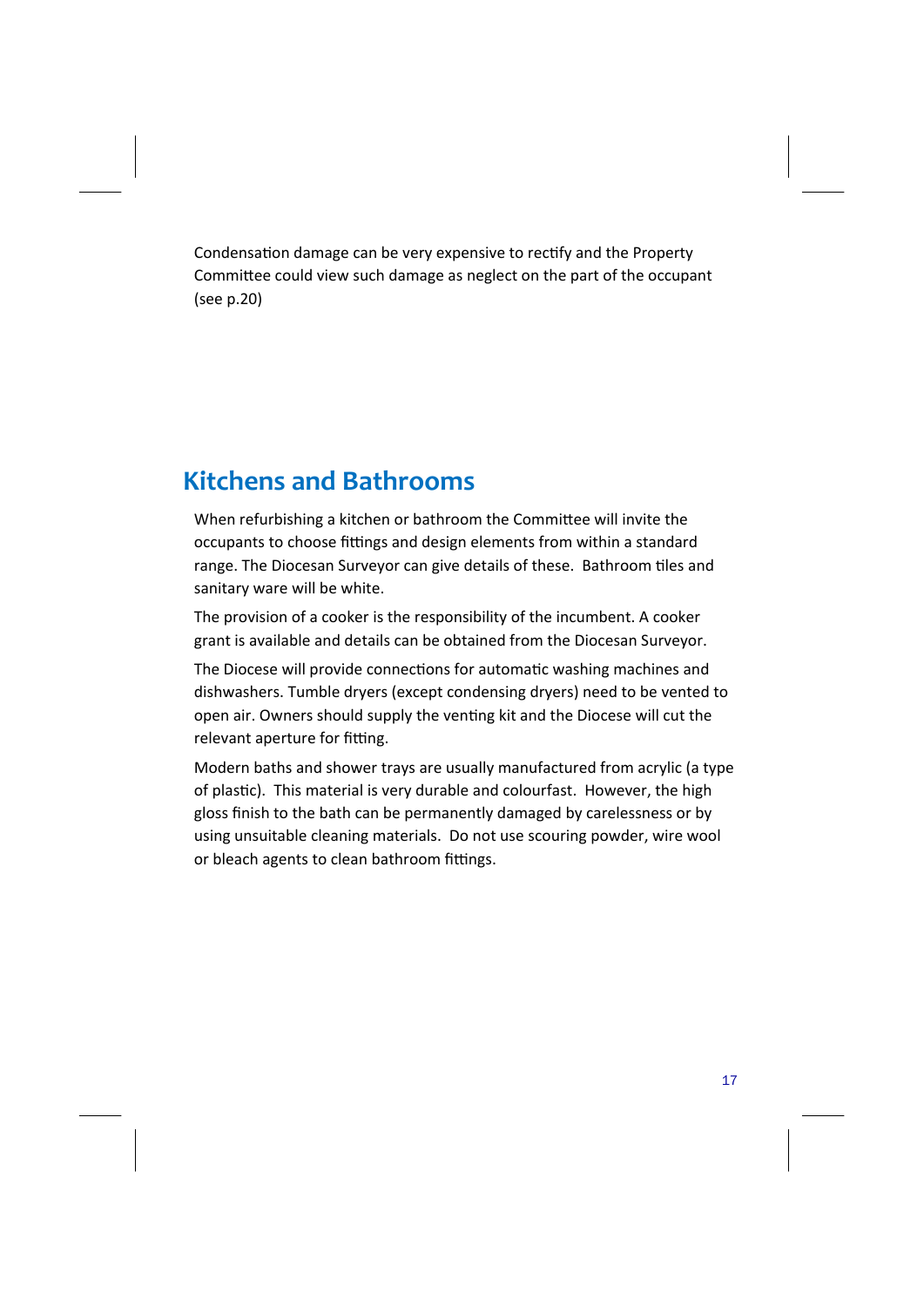## **Insulation**

The Diocese expects to provide adequate loft insulation and, at the time of writing, has a programme in hand for installing cavity wall insulation in those properties which are suitable for it.

Further information can be obtained from the Diocesan Surveyor.

18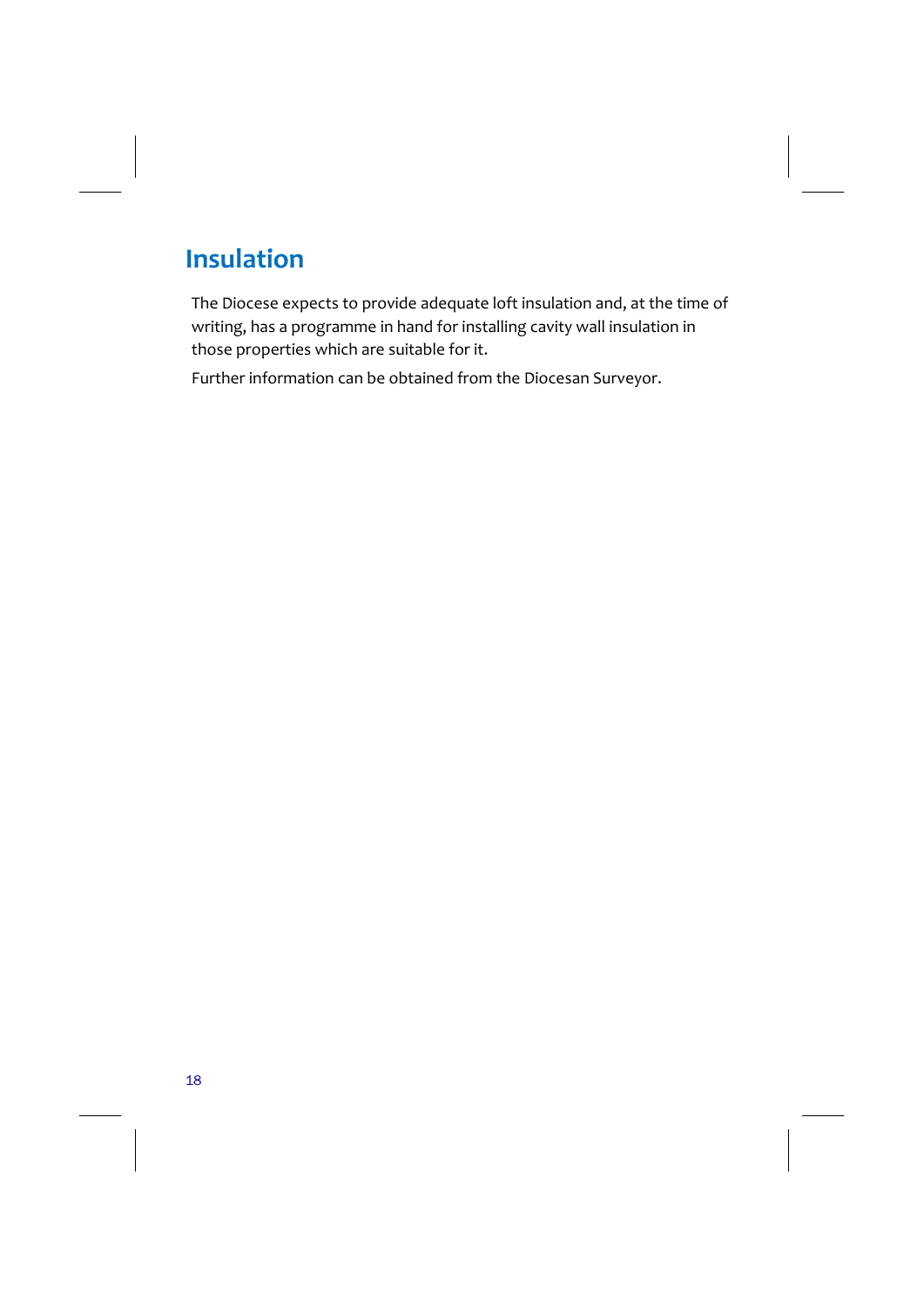### **Care of the Garden**

In general, care of the garden is the responsibility of the occupant. Offers of help from 'green‐fingered' parishioners may well be appreciated by clergy and others who don't have quite as much skill or enthusiasm!

Paths, gates and boundary fences are the responsibility of the Committee.

Should the garden become unkempt and overgrown, this may regarded as 'neglect' and the outgoing occupant be required to pay the cost of restoring it to good order (see p.20)

The cutting down or lopping of trees within the parsonage grounds is the responsibility of the occupant. However, the Property Committee is conscious of the cost involved in 'tree work' and will try, within budgetary restrictions, to fund expensive works.

It should be noted that trees may be listed for preservation or are in a conservation area, in which case Local Authority's consent is required before any work to them is undertaken. Failure to comply with this requirement can result in the prosecution of the occupant.

New trees should not be planted near to the parsonage house. Poorly sited trees can cause damage to the structure of the property, the drains or boundary walls/fences. Remember the crown of the tree roughly equates to the size of its root system. Do remember that what may be a delightful tree to the owner can be a real problem to a neighbour who loses light and has to clear leaves from their property.

Care must be taken when removing trees. Some trees, in certain soils, if removed too quickly, can cause structural damage by 'ground heave'.

Advice on tree work is available from the Diocesan Aboriculturalist via the Property Department.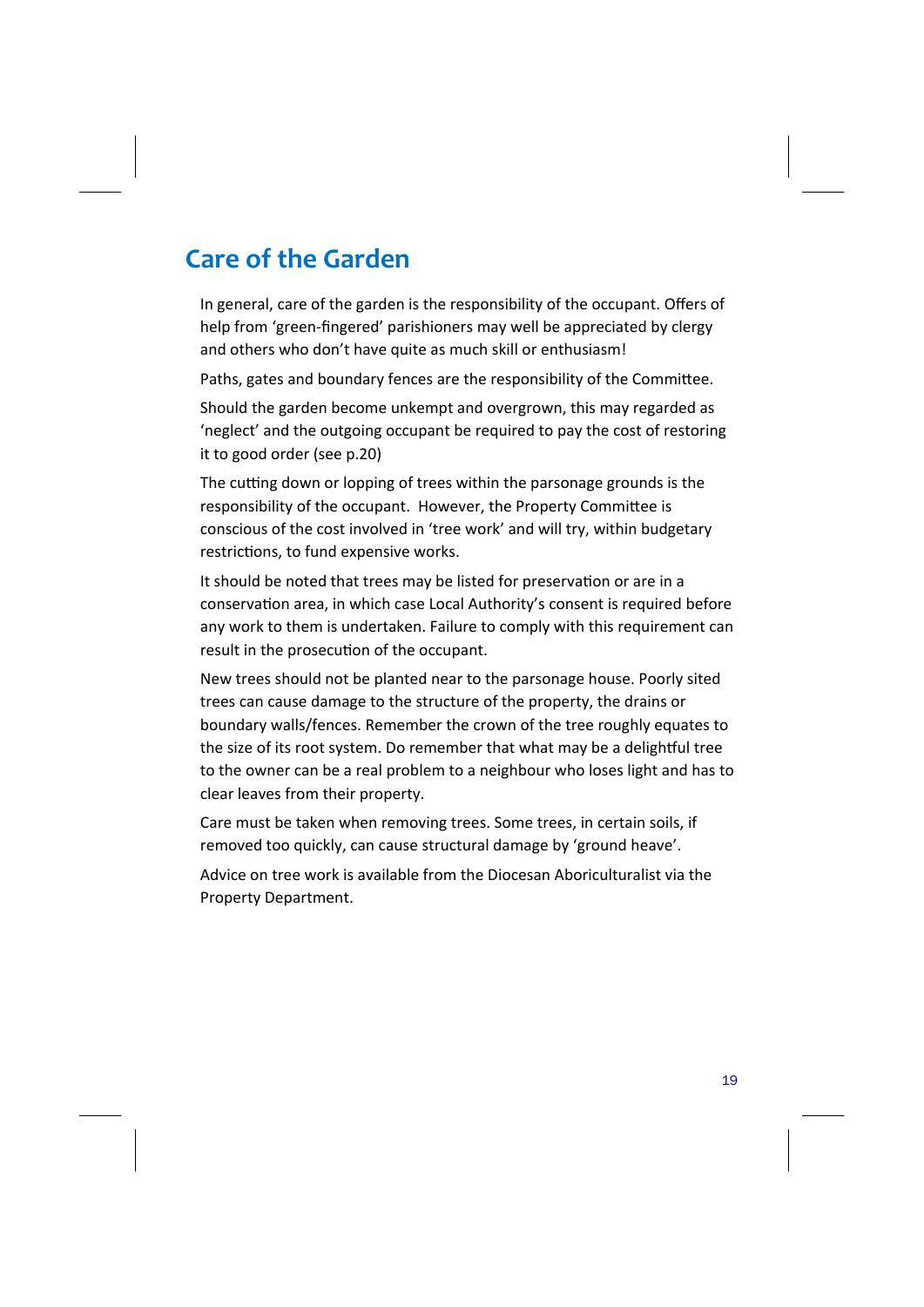## **TV Satellite Dishes Improvements Neglect of Houses**

### **TV Satellite Dishes**

These should only be fitted to a property on the clear understanding that when the property is vacated the device is removed and all making good is undertaken to the Diocesan Surveyor's satisfaction and at the occupier's expense. The same applies to specialist radio antenna. Any damage caused to a property as a consequence of fitting such devices is the responsibility of the occupier.

#### **Improvements**

Improvements are normally carried out at the time of Quinquennial and Vacancy repairs. Improvement work is subject to the availability of funds and the Committee's approval. The Committee, working within its financial constraints, endeavours to improve older parsonages to the current standard, although in some houses this is not practicable. Sometimes improvements are only made possible if the occupant or the PCC is willing to make a contribution to the cost (which cannot be refunded in the event of future sale or change of use of the property)

Any improvement work put in hand without prior approval of the Property Committee will not be funded.

#### **Neglect of Houses**

We are pleased that virtually all occupants look after their houses and keep them in good decorative order. In very rare cases, though, it is evident that reasonable care has not been taken, and in these circumstances, after inspection by members, the Committee may charge the occupant the cost of work required to bring it up to an acceptable standard.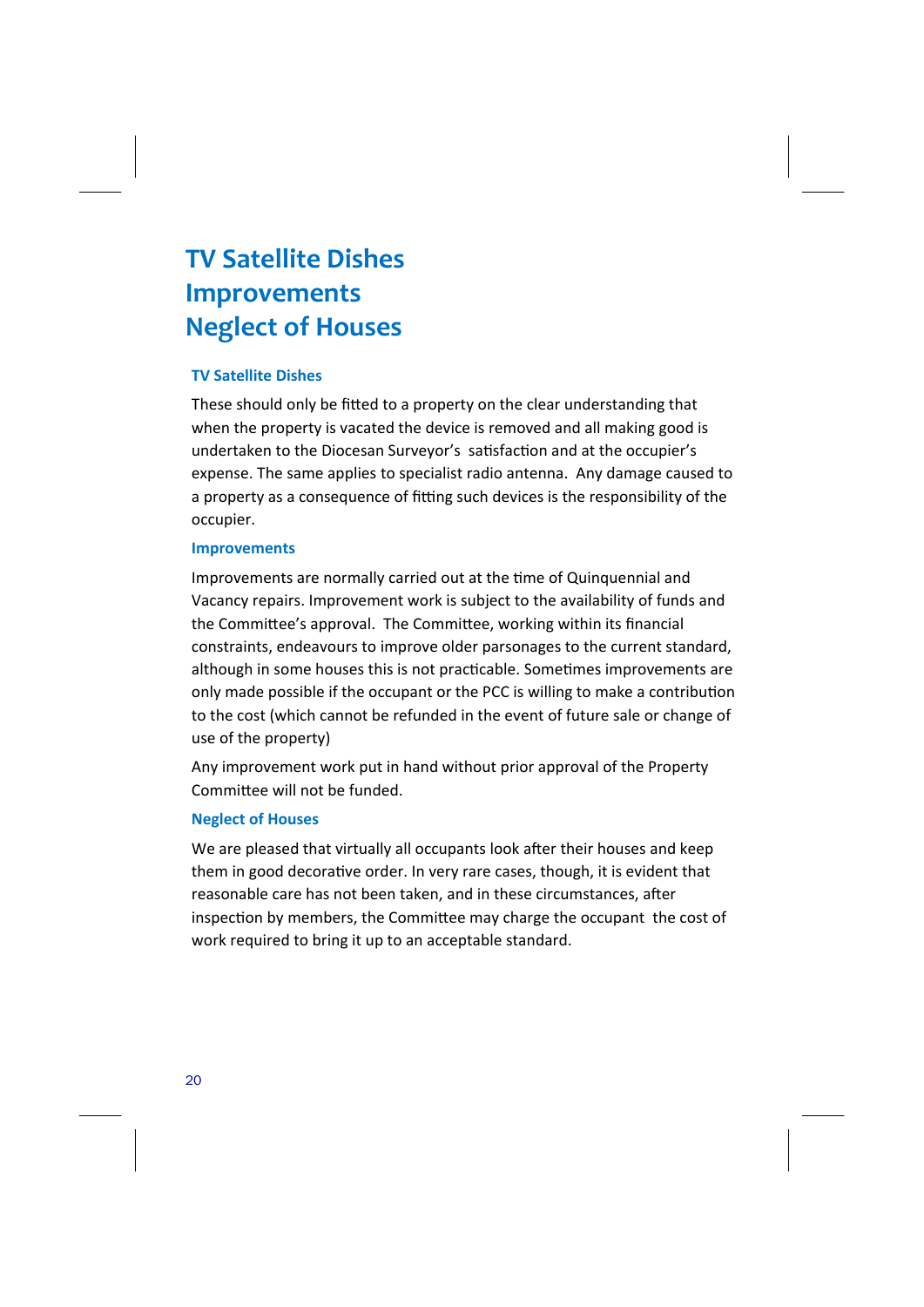### **Vacancies**

If a property is to be vacated, it is essential that the Diocesan Surveyor is contacted as soon as a moving date is known.

Before leaving a parsonage house the occupant should ensure that the gas, electricity and water meters are read, and that arrangements are made with telephone and other media suppliers for final accounts to be forwarded to their new address. None of the utilities or telephone should be disconnected as this leads to reconnection charges and inconvenient delays.

The churchwardens should also read the meters on the first day of the vacancy and ensure that future bills are forwarded to the PCC for payment.

When vacating a parsonage, the occupant should ensure that it is left in a clean and tidy condition. All rubbish is to be disposed of, cupboards emptied and cleaned, floors swept, garden tidied and grass cut.

The house keys are to be left with the churchwardens.

When the house is vacated the Diocesan Surveyor, together with the churchwardens, will carry out an inspection of its condition. The Area Dean and/or Archdeacon may also attend.

During a vacancy the churchwardens are responsible, with the assistance of the Property Department, for the security and condition of the house.

Empty houses are vulnerable to vandal attack. The PCC is asked to do all it can to protect a house by ensuring all locks, bolts and other protective devices are put in operation. They are asked to keep up an appearance of habitation (e.g. having curtains at windows and lights on time switches) and advising the police of the vacancy.

The garden should be kept tidy and free from litter to avoid the appearance of being unoccupied.

The PCC should also arrange for the house is visited, if possible on a daily basis but at least twice a week, to check its security, to ensure that the boiler is working (in the winter) and to clear mail.

As a last resort the committee will consider boarding up the property, however, this can be counter-productive as it advertises the fact that the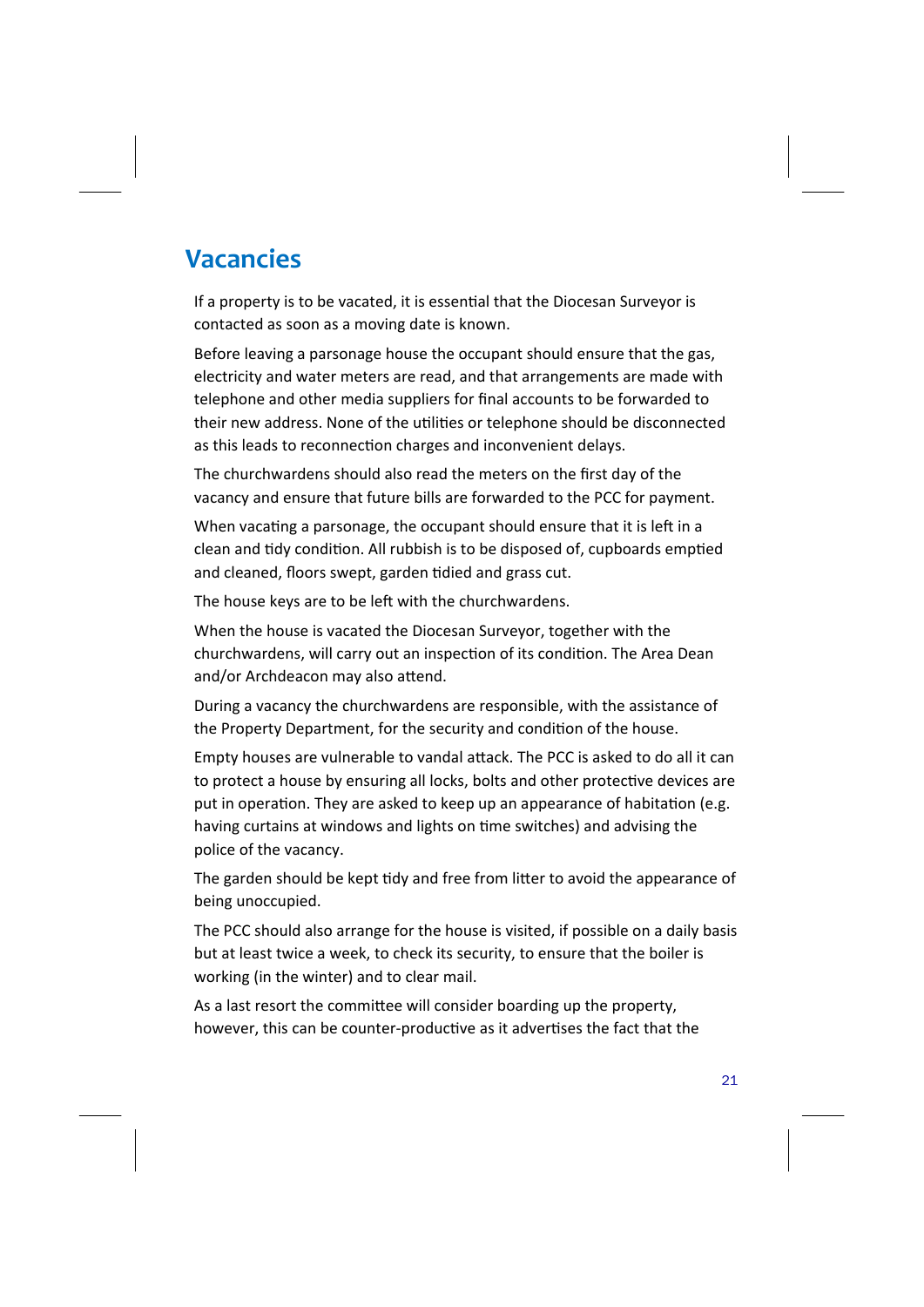house is empty. Further advice on these matters can be obtained from the Diocesan Surveyor.

During the vacancy the Board of Finance will reimburse the parish for a reasonable amount of gas, electricity, telephone and charges for heating and maintaining the house during the period October to March, providing that the following control settings are used:

- $\bullet$  Boiler thermostat set at 140° Fahrenheit (60° Centigrade).
- $\triangleleft$  Room thermostat set at 45° Fahrenheit (7° Centigrade).
- Time clock set to operate from 0200 to 0500 and 2000 to 2200

This should only be done when it is known that the boiler is protected by a frost‐stat. If the boiler is not protected or it is expected to be a prolonged vacancy, the whole system, together with the domestic water system, must be drained and the rising main turned off.

In addition the gas should be turned off at the meter (do not have it disconnected) and circuit breakers that are not required switched off. Please note that before relighting the boiler you should ensure that the system has been refilled and tested.

#### **Financial MaƩers**

In a vacant benefice, local fee income, which is normally paid to the incumbent (e.g. for weddings, funerals etc) is paid instead into the 'Sequestration Account'. The Churchwardens and Area Dean are normally appointed as 'sequestrators' and administer the account. Guidance for sequestrators is issued from Church House at the beginning of a vacancy.

Once the parsonage is vacated, unfurnished and being held vacant for a minister of religion it is exempt from council tax charges and the local authority should be informed accordingly.

Once the house is vacant and unfurnished it is exempt from the payment of water rates and United Utilities should be informed accordingly.

Gas, electricity and telephone bills should be paid from the sequestration account, but these should relate only to use for maintenance of the property and not for other parish purposes.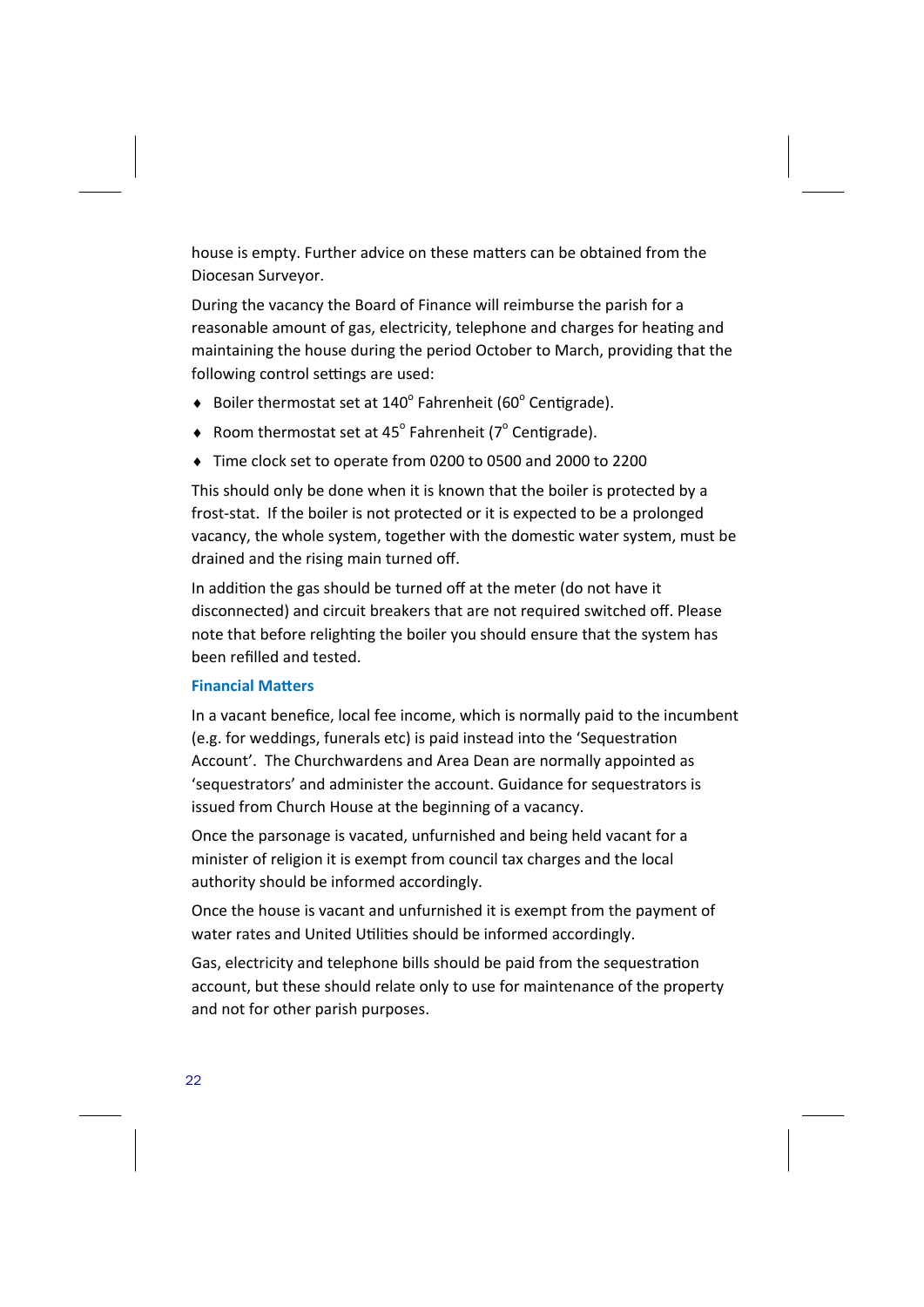### **Letting a Parsonage House**

There are circumstances when it may be necessary or expedient for someone else to occupy the whole or part of a parsonage house. There are two legal alternatives to provide for this, depending on the circumstances of each individual case, but note that occupants cannot enter into agreements that run beyond the term of their occupancy.

The first alternative (where the occupant is sharing possession) is to grant a licence of occupation where the occupier is to become in effect a lodger. It is essential for this type of agreement that the occupant shares some part of the accommodaƟon.

The second alternative is to grant a tenancy. In this case the tenant is entitled as a right to exclusive possession of either the whole of the parsonage house, or that part of it to which the tenancy relates.

Any tenancy granted should be an assured shorthold tenancy and arranged through the Diocesan Registrar, as legal notices are required to be served before the lease is entered into.

The Diocesan Surveyor can offer advice on the letting of parsonages.

The PCC pays the Council Tax for the incumbent. A 25% discount is available for single occupancy. Any lodgers will cancel this discount, and they must therefore pay the additional tax plus any rent agreed.

Please contact the Diocesan Surveyor when considering entering into any agreement, or with queries relating to Council Tax.

**No persons are to take up residence in a parsonage house during a vacancy without the written approval of the Diocesan Property Committee.**